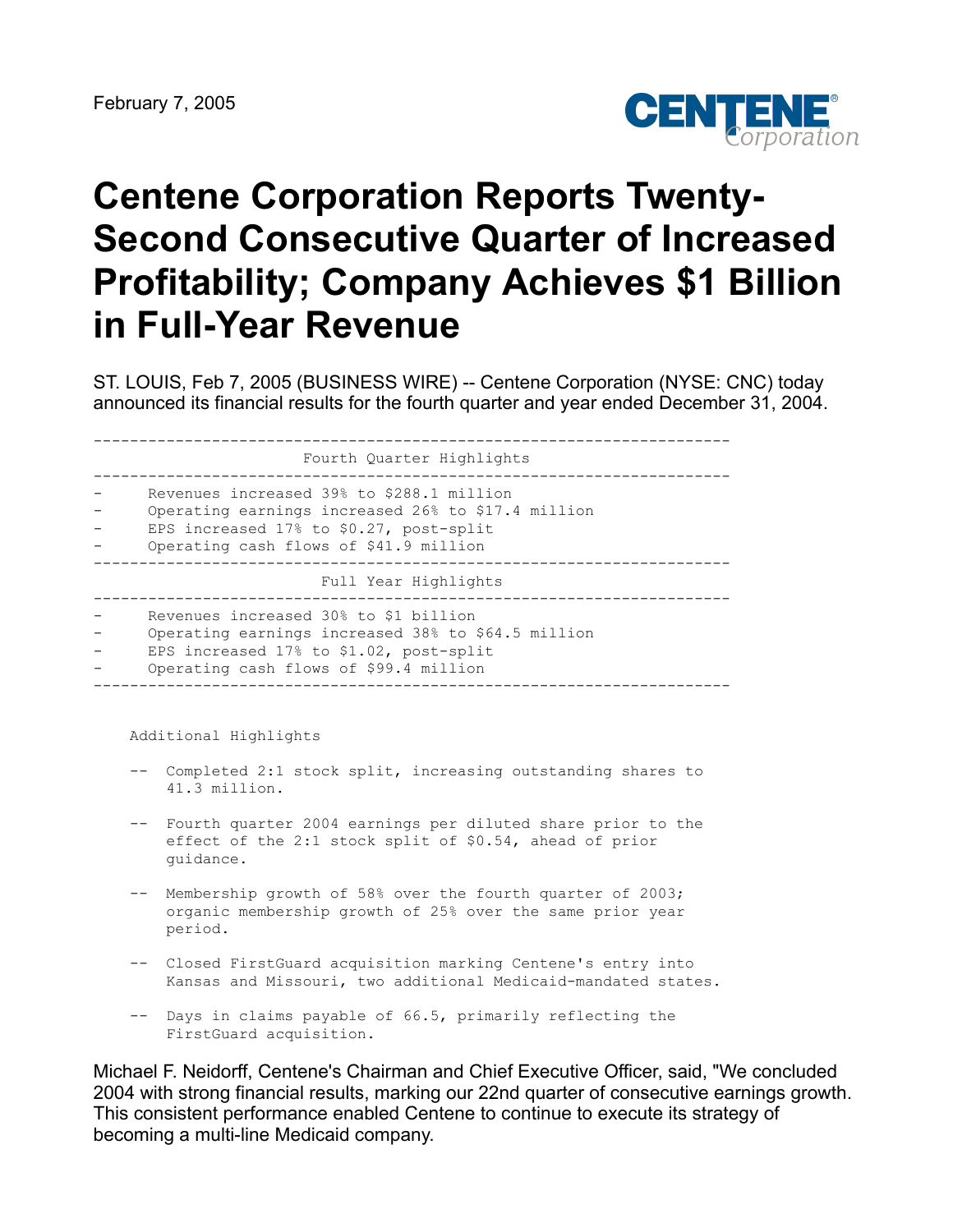"Despite the strengthening economy, there will be tighter budgets at the state and federal levels. This provides an opportunity for Centene to work with the states to maintain eligibility for recipients while offering quality, cost-effective healthcare. Our Margin Protection Program(TM), which we began implementing over three years ago, is specifically designed to help the states address their respective budget challenges. We continue to work with the states by focusing on a combination of minimal rate increases and administrative policy changes.

"We completed the acquisition of two health plan entities known collectively as FirstGuard, which brought us into two additional Medicaid mandated markets -- Kansas and our home state of Missouri. Additionally, our efforts in Kansas and Ohio are consistent with our strategy to offer both core Medicaid and specialty services. It further confirms our belief that we can partner with our states to move more members into managed behavioral health programs and demonstrate cost savings through a more comprehensive coordination of care.

"In addition to entering new markets, we experienced strong membership growth in Indiana and Texas. As a result of the SCHIP Exclusive Provider Organization contract, we are now virtually statewide in Texas and look forward to continuing to provide cost-effective healthcare to these recipients and building our relationship with the State. As we previously discussed, we anticipate that the SCHIP membership will continue to decline over the next few quarters and then stabilize. We believe that state regulators will be working to identify funding to expand eligibility, which ultimately will result in a positive impact for the Texas SCHIP population.

"As part of our strategic efforts to expand our footprint in Ohio, we recently announced a definitive agreement to acquire the Medicaid-related assets of SummaCare, Inc. based in Akron. This transaction will add approximately 39,000 members to our subsidiary, Buckeye Community Health Plan, and make us one of the leading providers in the State. In New Jersey, we are working to further expand our membership in the SSI population and are comfortable with our progress.

"The year ahead offers significant opportunities for Centene, and we are confident that we have the systems, people and financial resources to meet them," concluded Neidorff.

| 2004       |         | 2003    |
|------------|---------|---------|
| Indiana    | 150,600 | 119,400 |
| Kansas     | 94,200  |         |
| Missouri   | 41,200  |         |
| New Jersey | 52,800  | 54,000  |
| Ohio       | 23,800  |         |
| Texas      | 244,300 | 158,400 |
| Wisconsin  | 165,800 | 157,800 |
|            |         |         |
| TOTAL      | 772,700 | 489,600 |
|            |         |         |

The following table depicts membership in Centene's managed care organizations by state at December 31, 2004 and 2003:

The following table depicts membership in Centene's managed care organizations by member category at December 31, 2004 and 2003: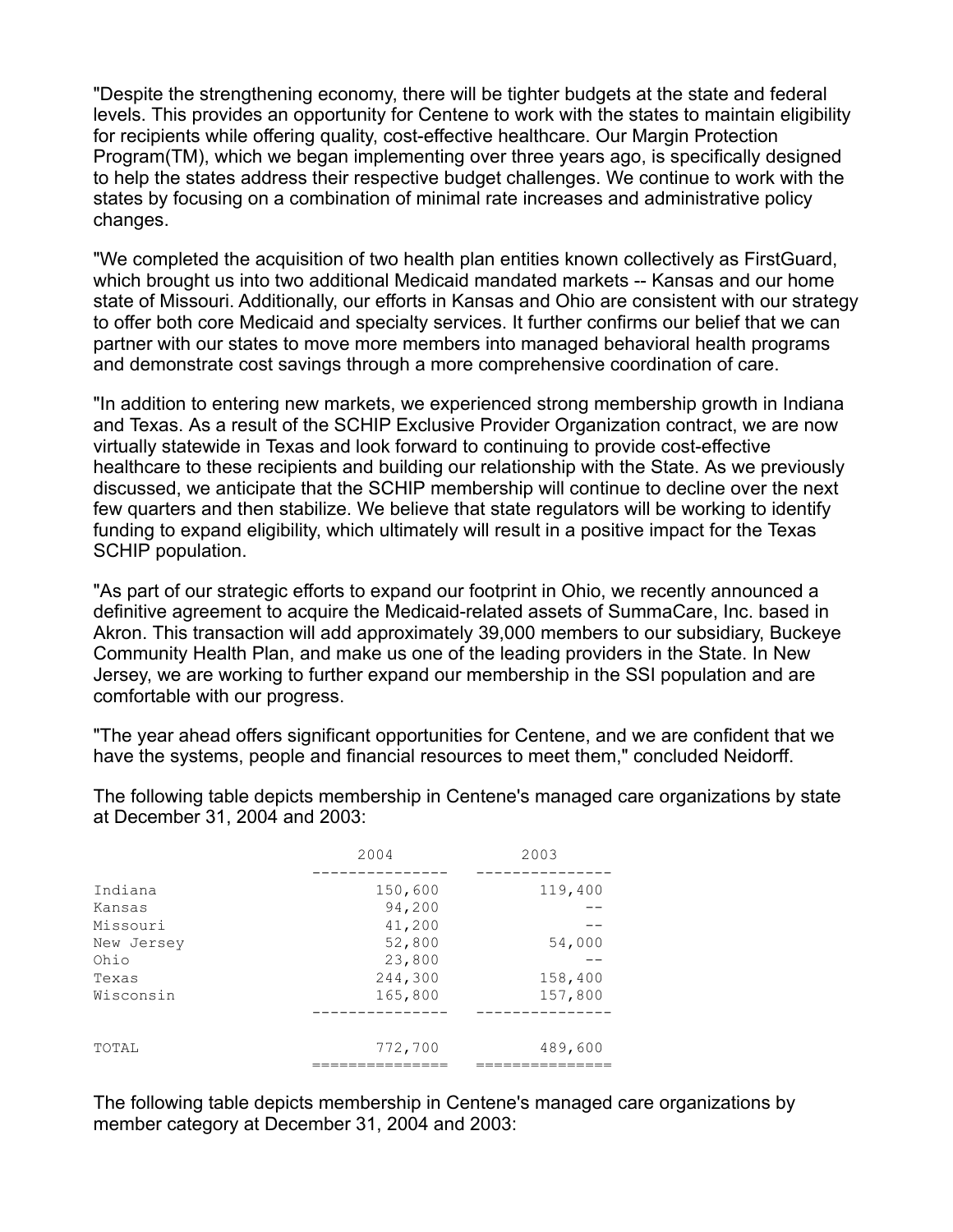|                                          | 2004                            | 2003                          |
|------------------------------------------|---------------------------------|-------------------------------|
| Medicaid (excluding SSI)<br>SCHIP<br>SSI | 580,200<br>182,100<br>10,400(a) | 411,800<br>68,400<br>9,400(b) |
| TOTAL                                    | 772,700                         | 489,600                       |

(a) 4,600 at-risk, 5,800 ASO

Statement of Earnings Highlights

- -- For the fourth quarter of 2004, revenues increased 39.0% to \$288.1 million from \$207.3 million in the fourth quarter of 2003.
- -- The health benefits ratio (HBR), which reflects medical costs as a percent of premium revenues, was 80.3% in the fourth quarter of 2004 compared to 81.2% for the same period in 2003. The effect of the premium taxes imposed by the State of Texas beginning September 1, 2003 and the State of New Jersey beginning July 1, 2004 decreased Centene's HBR by 50 basis points for the fourth quarter of 2004, and 40 basis points in the prior year quarter. The HBR for the SSI category normalized to 84.7%, but is still expected to be volatile given the small member base. This further demonstrates our ability to manage this population.
- -- Consolidated general and administrative (G&A) expenses as a percent of revenues were 13.5% in the fourth quarter of 2004 compared to 12.2% in the fourth quarter of 2003. The effect of the premium taxes increased Centene's G&A ratio by 50 basis points for the fourth quarter of 2004 and 40 basis points in the prior year quarter. The results for the fourth quarter of 2004 include approximately \$1.4 million in start-up costs associated with FirstGuard and Centene's Montana claims processing facility, and severance costs related to job eliminations. Moreover, those results also include an additional \$1.3 million of compensation costs related to Centene's performance bonuses.
- -- Earnings from operations increased 26.4% to \$17.4 million in the fourth quarter of 2004 from \$13.8 million in the fourth quarter of 2003.
- -- Net earnings were \$12.0 million, or \$0.27 per diluted share, for the fourth quarter of 2004 compared to \$9.7 million, or \$0.23 per diluted share, for the fourth quarter of 2003.
- -- For the year ended December 31, 2004, revenues increased 30.0% to \$1.0 billion from \$769.7 million in 2003. The health benefits ratio was 80.7% in 2004 compared to 82.4% in 2003. G&A expenses as a percent of revenues were 12.8% in 2004 compared to 11.5% in 2003. Earnings from operations increased 37.5% to \$64.5 million in 2004 from \$46.9 million in 2003. Net earnings improved to \$44.3 million, or \$1.02 per diluted share, in 2004 compared to \$33.3 million or \$0.87 per diluted share, in 2003.

<sup>(</sup>b) 4,400 at-risk, 5,000 ASO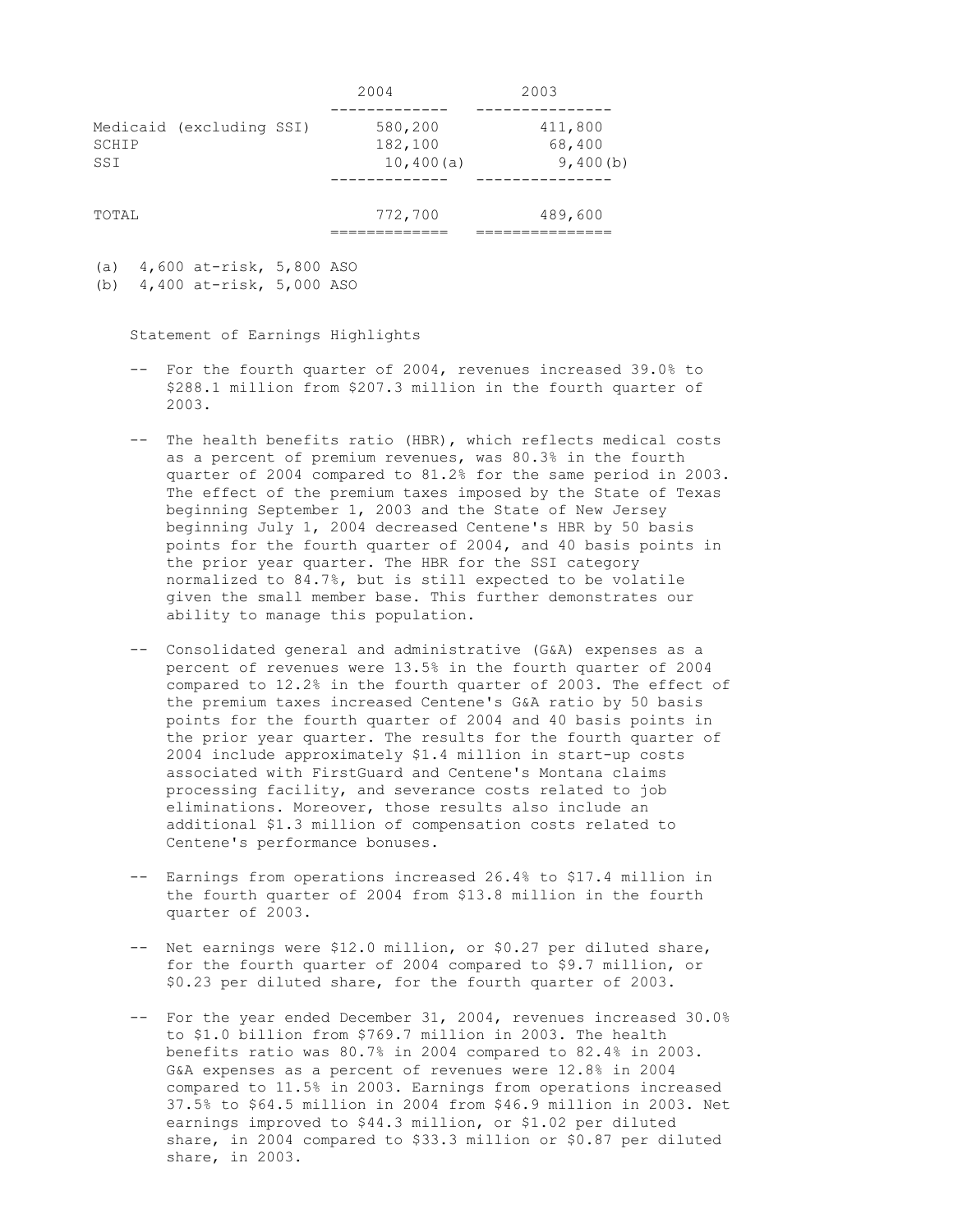Balance Sheet Highlights

At December 31, 2004, the Company had cash and investments of \$317.4 million, \$271.4 million of which was held by our regulated entities. Medical claims liabilities totaled \$166.0 million, representing 66.5 days in claims payable. Excluding FirstGuard, the Company's days in claims payable was 60.7. A reconciliation of the Company's change in days in claims payable from the immediately preceding quarter is highlighted below:

| Days in claims payable, September 30, 2004  | 57.3  |
|---------------------------------------------|-------|
| December 1, 2004 close of FirstGuard        | 5.8   |
| Increase in claims inventory, primarily EPO | 3.0   |
| Increase in physician bonus and settlement  | 0.6   |
| Decrease in pharmacy accrual                | (0.2) |
|                                             |       |
| Days in claims payable, December 31, 2004   | 66.5  |
|                                             |       |

## **Outlook**

Karey L. Witty, Centene's Chief Financial Officer, commented, "Our first quarter 2005 revenue guidance is in the range of \$332 million to \$335 million, and we anticipate net earnings of \$0.30 to \$0.31 per diluted share, based on 44.7 million fully diluted shares outstanding. For full-year 2005, we anticipate revenue in the range of \$1.47 billion to \$1.50 billion, and net earnings per diluted share of \$1.36 to \$1.42." A review of the results for the fourth quarter and additional details on management's outlook for the first quarter of 2005 will take place during the Company's scheduled fourth quarter earnings call.

Guidance for 2005 does not include either our pending acquisition of SummaCare, Inc. or the effect of new accounting rules requiring the expensing of stock options. The Financial Accounting Standards Board (FASB) has recently issued FASB Statement No. 123R, "Share-Based Payment," which covers a wide range of share-based compensation arrangements, including stock options. The Statement is effective for quarters beginning after June 15, 2005. Centene plans to begin the expensing of stock options effective July 1, 2005, in accordance with the requirements of FASB Statement No. 123 and expects to provide the estimated impact of this change during the second quarter earnings conference call.

## Conference Call

As previously announced, the Company will host a conference call tomorrow, February 8, 2005, at 8:30 a.m. (Eastern Time) to review the financial results for the quarter and yearended December 31, 2004, and to discuss its business outlook. Michael F. Neidorff and Karey L. Witty will host the conference call. Investors are invited to participate in the conference call by dialing 800-273-1254 in the U.S. and Canada, 706-679-8592 from abroad, or via a live Internet broadcast on the Company's website at www.centene.com, under the Investor Relations section. A replay will be available for on demand listening shortly after the completion of the call until 11:59 p.m. (Eastern Time) on February 22, 2005 at the aforementioned URL, or by dialing 800-642-1687 in the U.S. and Canada, or 706-645- 9291 from abroad, and entering access code 3279480.

## About Centene Corporation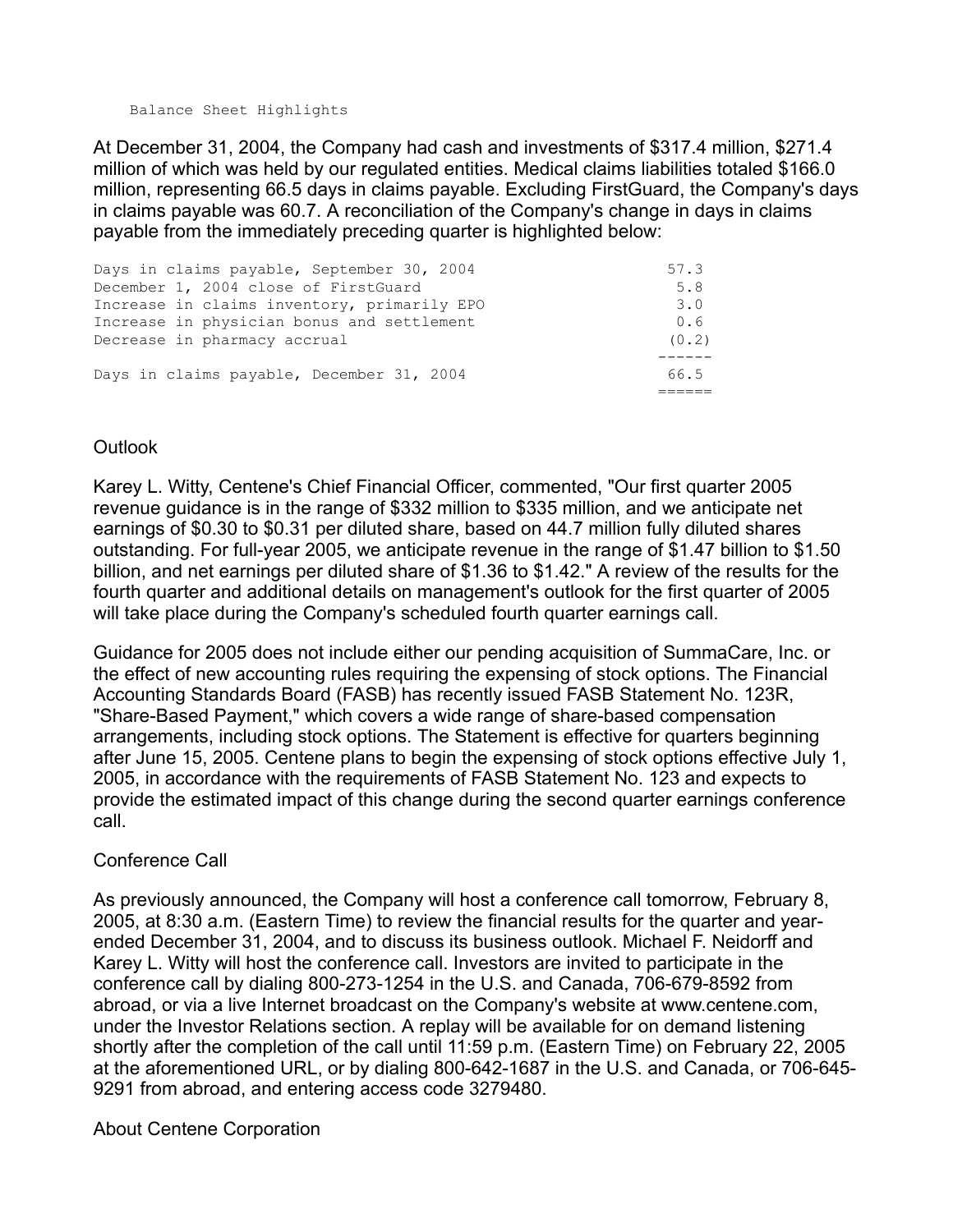Centene Corporation provides multi-line managed care programs and related services to individuals receiving benefits under Medicaid, including Supplemental Security Income (SSI), and the State Children's Health Insurance Program (SCHIP). The Company operates health plans in Indiana, Kansas, Missouri, New Jersey, Ohio, Texas and Wisconsin. In addition, the Company contracts with other healthcare organizations to provide specialty services including behavioral health, nurse triage and treatment compliance. Information regarding Centene is available via the Internet at www.centene.com.

The information provided in the second through sixth paragraphs immediately following the listings under "Additional Highlights" and the paragraphs under "Outlook" above contain forward-looking statements that relate to future events and future financial performance of Centene. These forward-looking statements represent the Company's estimates as of February 7, 2005. Subsequent events and developments may cause the Company's estimates to change. The Company disclaims any obligation to update this forward-looking financial information in the future. Readers are cautioned that matters subject to forwardlooking statements involve known and unknown risks and uncertainties, including economic, regulatory, competitive and other factors that may cause Centene's or its industry's actual results, levels of activity, performance or achievements to be materially different from any future results, levels of activity, performance or achievements expressed or implied by these forward-looking statements. Actual results may differ from projections or estimates due to a variety of important factors, including Centene's ability to accurately predict and effectively manage health benefits and other operating expenses, competition, changes in healthcare practices, changes in federal or state laws or regulations, inflation, provider contract changes, new technologies, reduction in provider payments by governmental payors, major epidemics, disasters and numerous other factors affecting the delivery and cost of healthcare. The expiration, cancellation or suspension of Centene's Medicaid managed care contracts by state governments would also negatively affect Centene.

#### CENTENE CORPORATION AND SUBSIDIARIES

#### CONSOLIDATED BALANCE SHEETS (In thousands, except share data)

|                                                    | December 31, |                     |  |
|----------------------------------------------------|--------------|---------------------|--|
|                                                    |              | 2004 2003           |  |
| ASSETS                                             |              |                     |  |
| Current assets:                                    |              |                     |  |
| Cash and cash equivalents                          |              | $$84,105$ $$64,346$ |  |
| Premium and related receivables, net of            |              |                     |  |
| allowances of \$462 and \$607, respectively        |              | 31,475 20,308       |  |
| Short-term investments, at fair value (amortized   |              |                     |  |
| cost \$94,442 and \$15,192, respectively)          |              | 94,283 15,160       |  |
| Other current assets                               |              | 14,429 10,487       |  |
|                                                    |              |                     |  |
| Total current assets                               | 224,292      | 110,301             |  |
| Long-term investments, at fair value (amortized    |              |                     |  |
| cost \$117,177 and \$183,749, respectively)        | 116,787      | 184,811             |  |
| Restricted deposits, at fair value (amortized cost |              |                     |  |
| $$22,295$ and $$20,201$ , respectively)            | 22,187       | 20,364              |  |
| Property, software and equipment                   | 43,248       | 23,106              |  |
| Goodwill                                           | 101,631      | 13,066              |  |
| Other intangible assets                            |              | 14,439 6,294        |  |
| Other assets                                       |              | 5,350 4,750         |  |
| Total assets                                       |              | \$527,934 \$362,692 |  |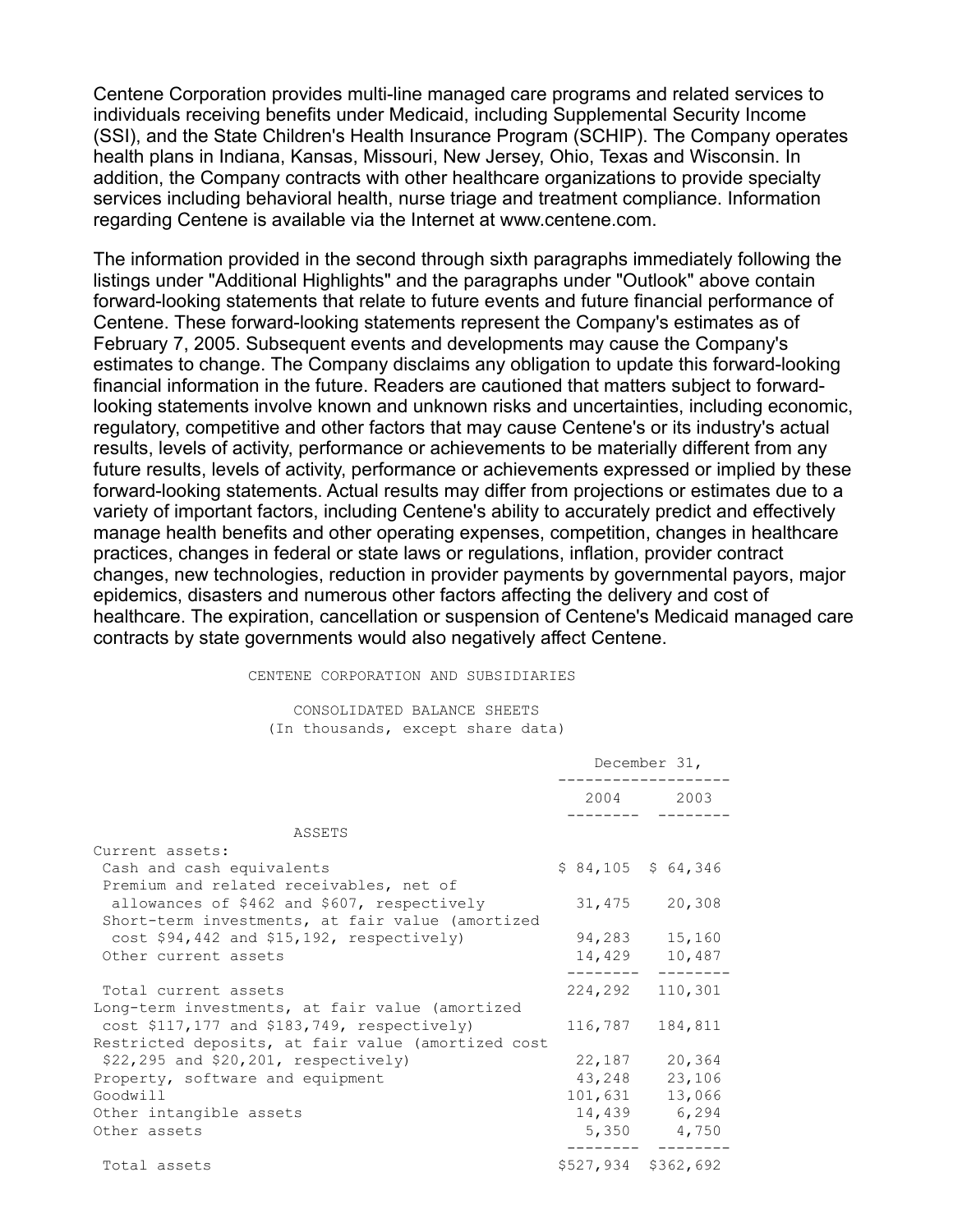| LIABILITIES AND STOCKHOLDERS' EQUITY<br>Current liabilities: |                     |                     |
|--------------------------------------------------------------|---------------------|---------------------|
| Medical claims liabilities                                   | \$165,980 \$106,569 |                     |
| Accounts payable and accrued expenses                        |                     | 31,737 17,965       |
| Unearned revenue                                             |                     | $3,956$ $3,673$     |
| Current portion of long-term debt and notes                  |                     |                     |
| payable                                                      |                     | 486 579             |
| Total current liabilities                                    |                     | 202, 159 128, 786   |
| Long-term debt                                               |                     | 46,973 7,616        |
| Other liabilities                                            |                     | 7,490 6,175         |
| Total liabilities                                            |                     | 256,622 142,577     |
| Stockholders' equity:                                        |                     |                     |
| Common stock, \$.001 par value; authorized                   |                     |                     |
| 100,000,000 shares; issued and outstanding                   |                     |                     |
| 41, 316, 122 and 40, 263, 848 shares, respectively 41 40     |                     |                     |
| Additional paid-in capital                                   |                     | 165, 391 157, 360   |
| Accumulated other comprehensive income:                      |                     |                     |
| Unrealized (loss) gain on investments, net of                |                     |                     |
| tax                                                          |                     | $(407)$ 740         |
| Retained earnings                                            |                     | 106,287 61,975      |
| Total stockholders' equity                                   |                     | 271,312 220,115     |
|                                                              |                     |                     |
| Total liabilities and stockholders' equity                   |                     | \$527,934 \$362,692 |
|                                                              |                     |                     |

======== ========

CENTENE CORPORATION AND SUBSIDIARIES

 CONSOLIDATED STATEMENTS OF EARNINGS (In thousands, except share data)

|                                                               | THREE MONTHS ENDED<br>DECEMBER 31,                   |  |         |  | YEAR ENDED<br>DECEMBER 31, |  |                  |  |
|---------------------------------------------------------------|------------------------------------------------------|--|---------|--|----------------------------|--|------------------|--|
|                                                               | 2004                                                 |  | 2003    |  | 2004                       |  | 2003             |  |
|                                                               | (Unaudited)                                          |  |         |  |                            |  |                  |  |
| Revenues:                                                     |                                                      |  |         |  |                            |  |                  |  |
| Premiums<br>Services                                          | \$ 286,117 \$ 204,478 \$ 991,673 \$ 759,763<br>1,947 |  | 2,833   |  | 9,267                      |  | 9,967            |  |
| Total revenues                                                |                                                      |  |         |  | 288,064 207,311 1,000,940  |  | 769,730          |  |
| Expenses:<br>Medical costs<br>Cost of services<br>General and | 229,756<br>1,916                                     |  | 2,054   |  | 166,069 800,476<br>8,065   |  | 626,192<br>8,323 |  |
| administrative<br>expenses                                    | 38,948                                               |  | 25,384  |  | 127,863                    |  | 88,288           |  |
| Total operating<br>expenses                                   | 270,620                                              |  | 193,507 |  | 936,404                    |  | 722,803          |  |
| Earnings from<br>operations<br>Other income                   | 17,444                                               |  | 13,804  |  | 64,536                     |  | 46,927           |  |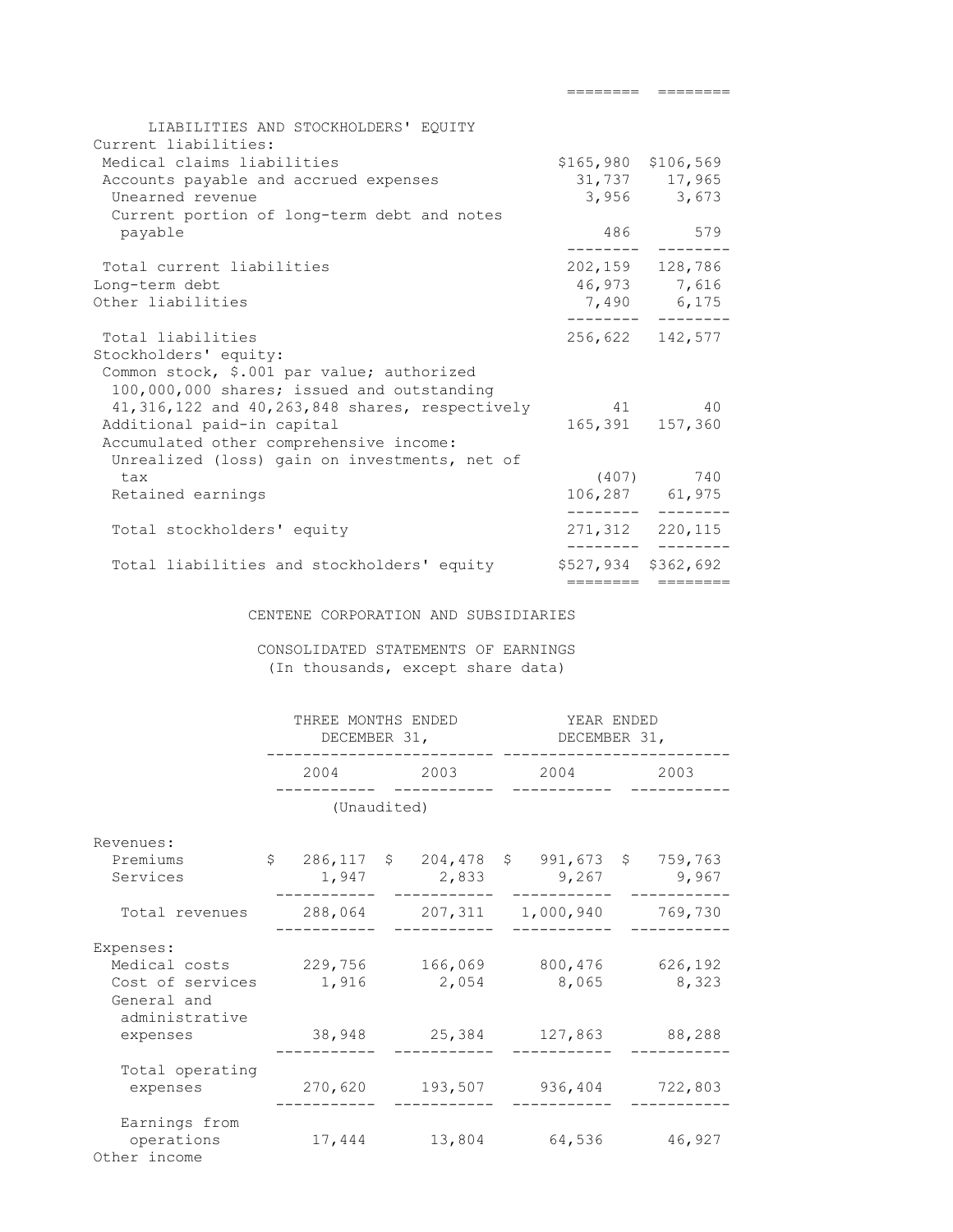| (expense) :<br>Investment and<br>other income<br>Interest expense                    |                                      | 1,902<br>(363) |  | 1,684 6,431 5,160<br>(92)                                              |  | (680)           |  | (194)                      |
|--------------------------------------------------------------------------------------|--------------------------------------|----------------|--|------------------------------------------------------------------------|--|-----------------|--|----------------------------|
| Earnings before<br>income taxes<br>Income tax expense 6,973<br>Minority interest     |                                      |                |  | 18,983 15,396 70,287 51,893                                            |  | 5,699 25,975    |  | 19,504<br>881              |
| Net earnings \$                                                                      |                                      |                |  | 12,010 \$ 9,697 \$ 44,312 \$ 33,270                                    |  |                 |  |                            |
| Earnings per share:<br>Basic earnings<br>per common<br>share<br>Diluted              | $\mathsf{S}$                         |                |  | $0.29$ \$ $0.24$ \$                                                    |  | 1.09S           |  | 0.93                       |
| earnings per<br>common share<br>Weighted average<br>number of shares<br>outstanding: | $\mathsf{S}$                         |                |  | $0.27 \quad $6.23 \quad $8$                                            |  | $1.02 \quad$ \$ |  | 0.87                       |
| Basic<br>Diluted                                                                     |                                      |                |  | 41,199,463  40,200,570  40,820,909<br>44,309,636 43,083,836 43,616,445 |  |                 |  | 35,704,426<br>38, 422, 152 |
|                                                                                      | CENTENE CORPORATION AND SUBSIDIARIES |                |  |                                                                        |  |                 |  |                            |
| CONSOLIDATED STATEMENTS OF CASH FLOWS                                                |                                      |                |  |                                                                        |  |                 |  |                            |

(In thousands)

|                                                                 | Year Ended December 31,   |  |                    |  |
|-----------------------------------------------------------------|---------------------------|--|--------------------|--|
|                                                                 | 2004 2003                 |  |                    |  |
| Cash flows from operating activities:                           |                           |  |                    |  |
| Net earnings                                                    | $$44,312$ $$33,270$       |  |                    |  |
| Adjustments to reconcile net earnings to net                    |                           |  |                    |  |
| cash provided by operating activities --                        |                           |  |                    |  |
| Depreciation and amortization                                   | 10,014 6,448              |  |                    |  |
| Stock compensation expense                                      | 650                       |  | 188                |  |
| Minority interest                                               | $ -$                      |  | (881)              |  |
| Gain on sale of investments                                     |                           |  | $(138)$ $(1, 646)$ |  |
| Changes in assets and liabilities --                            |                           |  |                    |  |
| Premium and related receivables                                 |                           |  | $(425)$ $(2, 364)$ |  |
| Other current assets                                            | $(786)$ $(3,180)$         |  |                    |  |
| Deferred income taxes                                           | $(1, 638)$ 772            |  |                    |  |
| Other assets                                                    | (728)                     |  | 223                |  |
| Medical claims liabilities                                      | 34,501 15,053             |  |                    |  |
| Unearned revenue                                                | 283 3,673                 |  |                    |  |
| Accounts payable and accrued expenses                           | 6,483                     |  | 3,897              |  |
| Other operating activities                                      | 6,877 546                 |  |                    |  |
| Net cash provided by operating activities                       | 99,405 55,999             |  |                    |  |
|                                                                 |                           |  |                    |  |
| Cash flows from investing activities:                           |                           |  |                    |  |
| Purchase of property, software and equipment (25,009) (19,162)  |                           |  |                    |  |
| Purchase of investments                                         | $(254, 358)$ $(435, 282)$ |  |                    |  |
| Sales and maturities of investments                             | 243,623 319,564           |  |                    |  |
| Acquisitions, net of cash acquired                              | $(86, 739)$ $(5, 861)$    |  |                    |  |
| Net cash used in investing activities $(122, 483)$ $(140, 741)$ |                           |  |                    |  |
|                                                                 |                           |  |                    |  |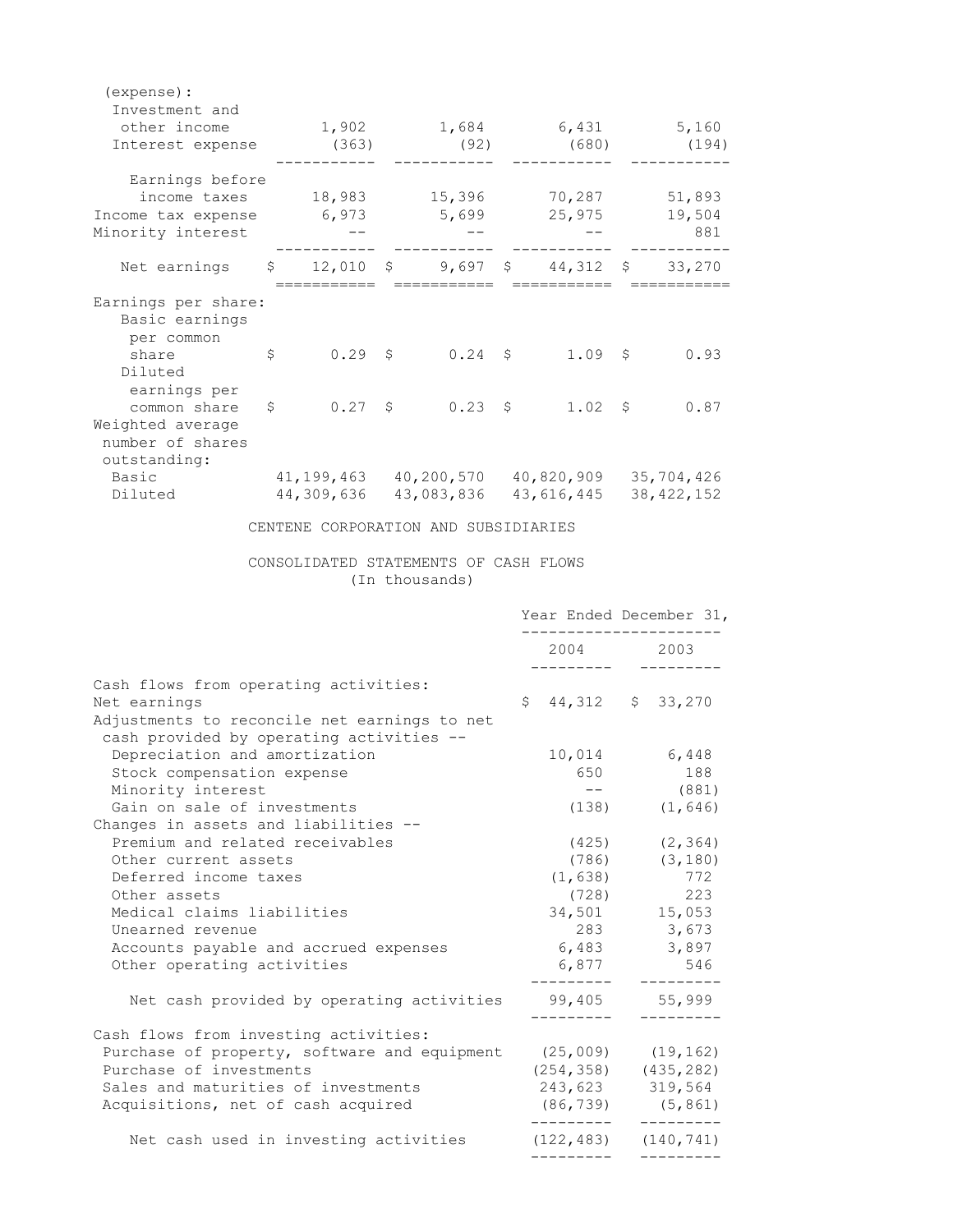| Cash flows from financing activities:          |    |          |          |
|------------------------------------------------|----|----------|----------|
| Proceeds from issuance of common stock         |    |          | 81,313   |
| Proceeds from exercise of stock options        |    | 4,066    | 1,145    |
| Proceeds from borrowings                       |    | 45,860   | 8,581    |
| Reduction of long-term debt and notes payable  |    | (6, 596) | (386)    |
| Other financing activities                     |    | (493)    | (1, 221) |
| Net cash provided by financing activities      |    | 42,837   | 89,432   |
| Net increase (decrease) in cash and cash       |    |          |          |
| equivalents                                    |    | 19,759   | 4,690    |
| Cash and cash equivalents, beginning of period |    | 64,346   | 59,656   |
| Cash and cash equivalents, end of period       |    | \$84,105 | \$64,346 |
|                                                |    |          |          |
| Interest paid                                  | \$ | $494$ \$ | 176      |
| Income taxes paid                              | Ś  | 20,518   | \$19,935 |

#### CENTENE CORPORATION

#### SUPPLEMENTAL FINANCIAL DATA

| 250,200 | 150,000 132,900 125,400<br>52,800 53,200 54,000 54,000<br>23,800 23,500 23,800 23,800 |                                                                                                                                                                                                                                                                                                                           |
|---------|---------------------------------------------------------------------------------------|---------------------------------------------------------------------------------------------------------------------------------------------------------------------------------------------------------------------------------------------------------------------------------------------------------------------------|
|         |                                                                                       |                                                                                                                                                                                                                                                                                                                           |
|         |                                                                                       |                                                                                                                                                                                                                                                                                                                           |
|         |                                                                                       |                                                                                                                                                                                                                                                                                                                           |
|         |                                                                                       |                                                                                                                                                                                                                                                                                                                           |
|         |                                                                                       |                                                                                                                                                                                                                                                                                                                           |
|         |                                                                                       |                                                                                                                                                                                                                                                                                                                           |
|         |                                                                                       | 154,000                                                                                                                                                                                                                                                                                                                   |
|         |                                                                                       | 165,200<br>------                                                                                                                                                                                                                                                                                                         |
|         |                                                                                       | 522,400                                                                                                                                                                                                                                                                                                                   |
| ======= |                                                                                       | $=$ $=$ $=$ $=$ $=$ $=$                                                                                                                                                                                                                                                                                                   |
| 479,500 |                                                                                       |                                                                                                                                                                                                                                                                                                                           |
|         |                                                                                       |                                                                                                                                                                                                                                                                                                                           |
|         |                                                                                       |                                                                                                                                                                                                                                                                                                                           |
|         |                                                                                       | 533,300 522,400                                                                                                                                                                                                                                                                                                           |
|         |                                                                                       | $=$ $=$ $=$ $=$ $=$ $=$                                                                                                                                                                                                                                                                                                   |
|         |                                                                                       | $$145.31$ $$145.19$                                                                                                                                                                                                                                                                                                       |
|         |                                                                                       |                                                                                                                                                                                                                                                                                                                           |
|         |                                                                                       |                                                                                                                                                                                                                                                                                                                           |
|         |                                                                                       | 107,400                                                                                                                                                                                                                                                                                                                   |
|         |                                                                                       |                                                                                                                                                                                                                                                                                                                           |
|         |                                                                                       | 55.4                                                                                                                                                                                                                                                                                                                      |
|         | 164,700                                                                               | 155,300<br>167,300<br>- - - - - - - <sup>-</sup><br>641,600<br>533,300<br>=======<br>460,300 446,900<br>152,100 63,200 65,900<br>10,400 10,000 9,800 9,600<br>772,700 641,600<br>=======<br>=======<br>\$144.70<br>150,300 141,200 89,700 102,300<br>128,300 96,800 98,800<br>$0.19$ $0.22$ $0.17$ $0.20$<br>53.5<br>57.3 |

(a) Days in Claims Payable is a calculation of Medical Claims Liabilities at the end of the period divided by average claims expense per calendar day for such period.

| ANNUALIZED RETURN ON EQUITY (b) |  |  | 18.2% | 18.2% | 17.9% |
|---------------------------------|--|--|-------|-------|-------|
|---------------------------------|--|--|-------|-------|-------|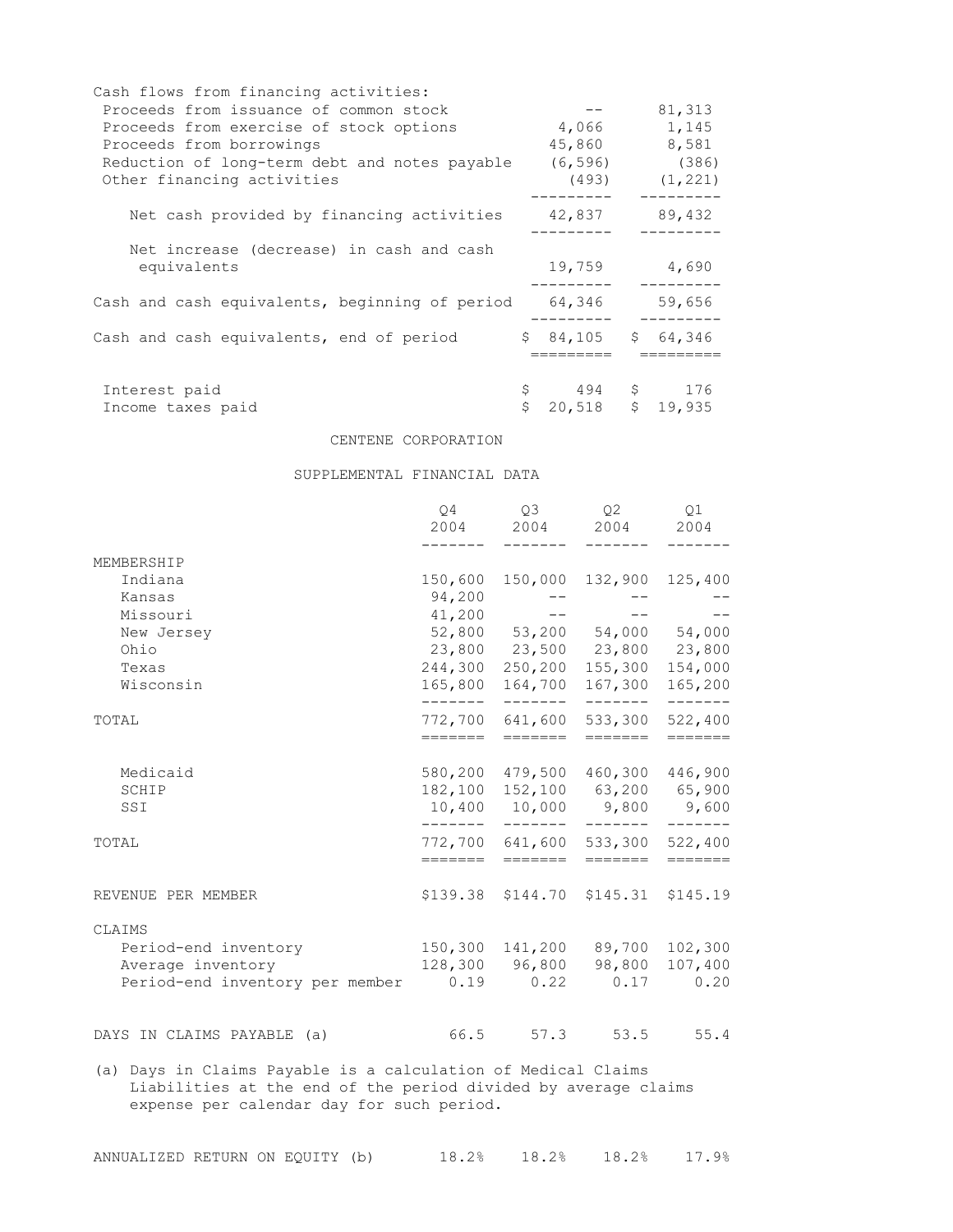(b) Annualized Return on Equity is calculated as follows: (net income for quarter x 4) divided by ((beginning of period equity + end of period equity) divided by 2).

HEALTH BENEFITS RATIO BY CATEGORY:

|                           | Three Months Ended<br>December 31, |               | Year Ended<br>December 31, |                |
|---------------------------|------------------------------------|---------------|----------------------------|----------------|
|                           | 2004                               | 2003          | 2004                       | 2003           |
| Medicaid and SCHIP<br>SSI | 80.2%<br>84.7                      | 80.7%<br>98.9 | 80.4%<br>93.8              | 81.7%<br>102.5 |
| Total                     | 80.3                               | 81.2          | 80.7                       | 82.4           |

GENERAL AND ADMINISTRATIVE EXPENSE RATIO BY BUSINESS SEGMENT:

|                                                      | Three Months Ended<br>December 31, |                       | Year Ended<br>December 31, |                       |
|------------------------------------------------------|------------------------------------|-----------------------|----------------------------|-----------------------|
|                                                      | 2004                               | 2003                  | 2004                       | 2003                  |
| Medicaid Managed Care<br>Specialty Services<br>Total | 11.4%<br>53.7<br>13.5              | 10.2%<br>53.5<br>12.2 | 10.7%<br>52.3<br>12.8      | 10.3%<br>38.2<br>11.5 |

#### MEDICAL CLAIMS LIABILITIES (In thousands)

The changes in medical claims liabilities are summarized as follows:

|                                                                    | 2004                 |
|--------------------------------------------------------------------|----------------------|
| Balance, December 31, 2003<br>Acquisitions<br>Incurred related to: | \$106,569<br>24,909  |
| Current period<br>Prior period                                     | 816,448<br>(15, 972) |
| Total incurred                                                     | 800,476              |
| Paid related to:<br>Current period<br>Prior period                 | 681,810<br>84,164    |
| Total paid                                                         | 765,974              |
| Balance, December 31, 2004                                         | \$165,980            |

Centene's claims reserving process utilizes a consistent actuarial methodology to estimate Centene's ultimate liability. Any reduction in the "Incurred related to: Prior period" claims may be offset as Centene actuarially determines "Incurred related to: Current period." As such, only in the absence of a consistent reserving methodology would favorable development of prior period claims liability estimates reduce medical costs. Centene believes it has consistently applied its claims reserving methodology in each of the periods presented.